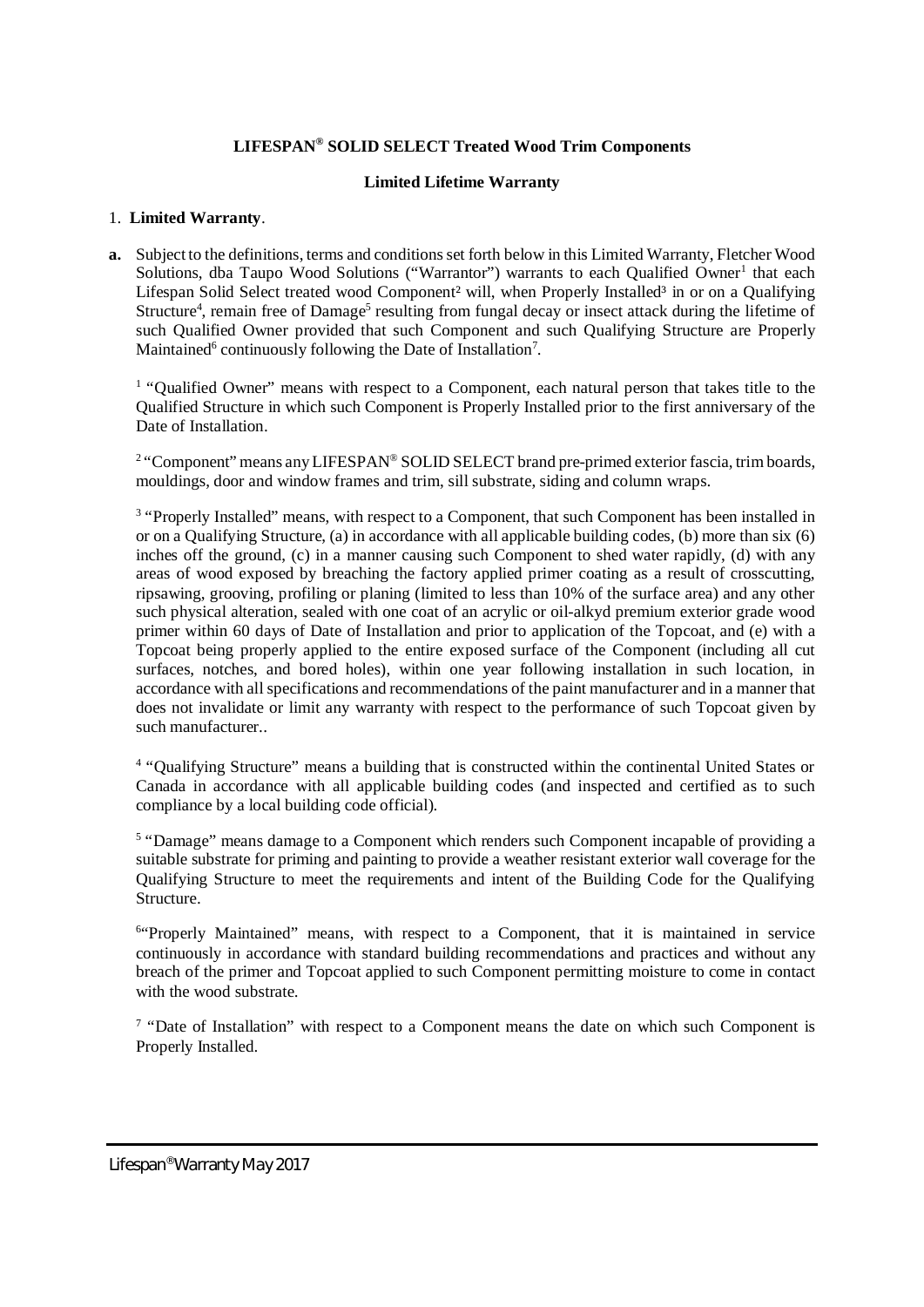<sup>8</sup> "Topcoat" means a 100% acrylic paint that is designed for the location (exterior/interior) where the Component is installed and that is covered by a warranty from the manufacturer of such paint of not less than fifteen (15) years.

- **b.** This Limited Warranty DOES NOT apply to or cover:
	- i. If any Component is altered by crosscutting, rip-sawing, grooving, re-profiling, or planing it must have the new surfaces re-primed with one coat of acrylic or oil-alkyd premium exterior grade primer, or this Limited Warranty will be void. Any re-profiling or planing must be to less than 10% of the surface area of any particular Component.
	- ii. Damage to any Component that has not been continuously protected from moisture on all surfaces by a Topcoat applied within one year of Date of Installation, in each case applied in accordance with the respective manufacturer's recommendations and specifications;
	- iii. Damage to any Component that has experienced expansion due to absorption of moisture into any part of the wood substrate;
	- iv. Damage to any Component that has not been continuously Properly Installed in a Qualifying Structure;
	- v. Damage to any Component installed in any structure that has not been Properly Maintained continuously from and after the Date of Installation of such Component;
	- vi. Damage covered by any termite bond relating to the Qualifying Structure or any portion thereof or any warranty given by a pest control operator or pre-treatment manufacturer with respect to the Qualifying Structure or any portion thereof (coverage under such bond or warranty must be sought prior to submitting a claim under this Limited Warranty):
	- vii. Any Component that has been misused or subject to improper handling, storage, installation, or maintenance, it being expressly understood and agreed that any storage of a Component in an uncovered location prior to installation is improper;
	- viii. Damage resulting from any improper or incorrectly performed alteration to the Qualifying Structure made after the original installation of the Component and/or failure of such alteration to meet or exceed all requirements hereunder as applicable to original construction;
	- ix. Damage resulting from any acts of God such as lightning, wind storm, hurricane, tornado, hail, flood, or other similar severe weather or similar natural phenomena;
	- x. Any defect in or failure to perform of the Topcoat; or
	- xi. Any cost associated with removal of damaged Components or transport, handling, delivery or installation of the replacement Component(s);

### 2. **Exclusion of Warranties**

## **THIS LIMITED WARRANTY IS THE ONLY EXPRESS WARRANTY MADE BY WARRANTOR WITH RESPECT TO COMPONENTS AND EXCLUDES ALL OTHER EXPRESS OR IMPLIED**